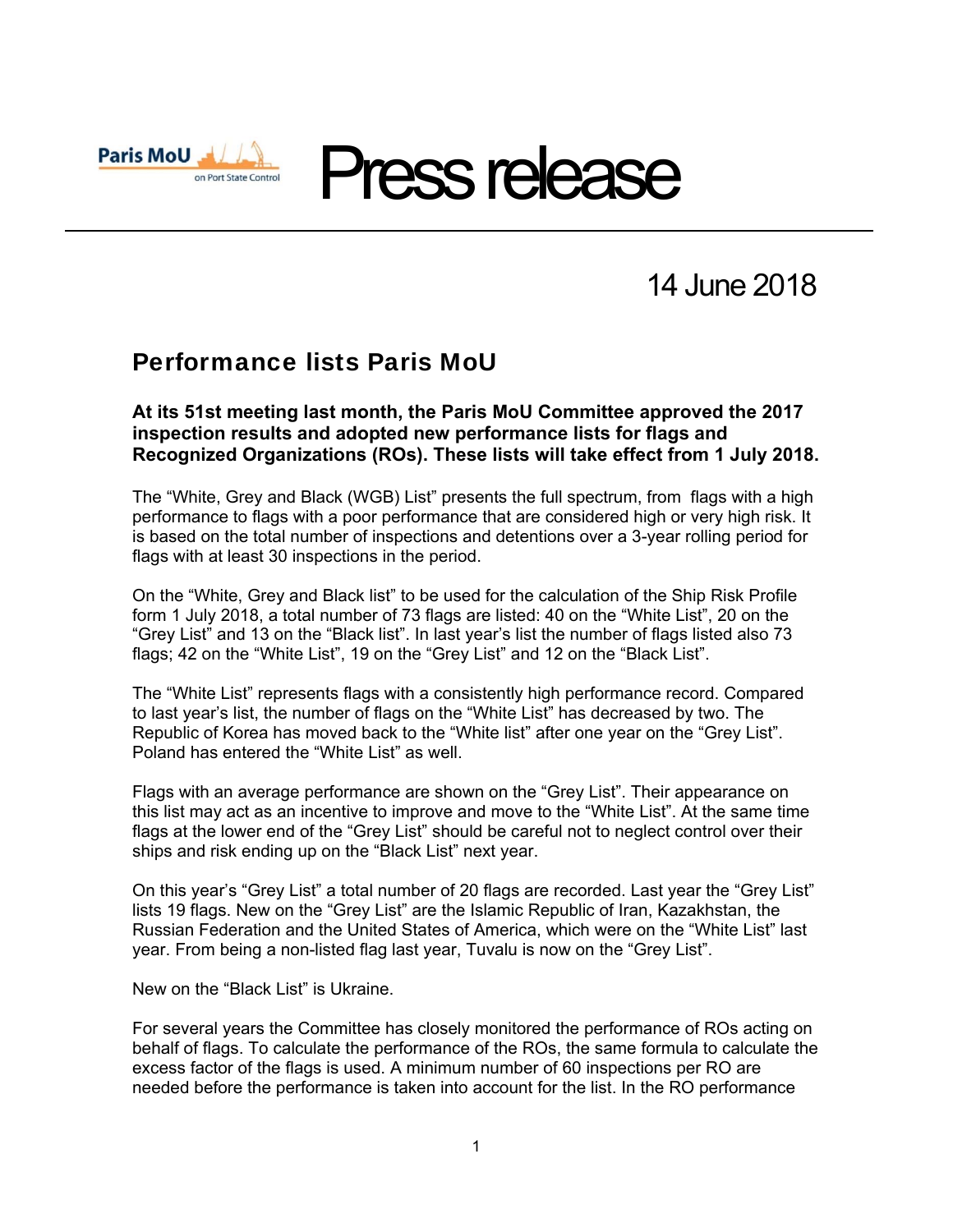table to be used for the calculation of the Ship Risk Profile from 1 July 2018 34 ROs are listed.

Compared with last year's performance level, a small shift in RO performance in 2017 can be noticed. This year three ROs are in the very low performing position against none last year. Three ROs are in the low performing positions compared to four in the last year and 17 ROs are in the medium position of the list compared to 19 in the last year.

Details of the responsibility of the ROs for detainable deficiencies have been published since 1999. When one or more detainable deficiencies are attributed to an RO in accordance with the Paris MoU criteria, this is recorded as "RO responsible" and the RO is informed. Out of 685 detentions recorded in 2017, 99 or 14.5% were considered RO related compared to 13.9% in 2016.

On 1 July 2018 the performance lists will be used for calculating the Ship Risk Profile. Flags on the "Grey List" and "Black List" will be subject to more stringent banning measures which are in force since 1 January 2011. More information can be found in the 2017 Annual Report, which will be published in July 2018. These lists will also be published on the Paris MoU website (www.parismou.org).